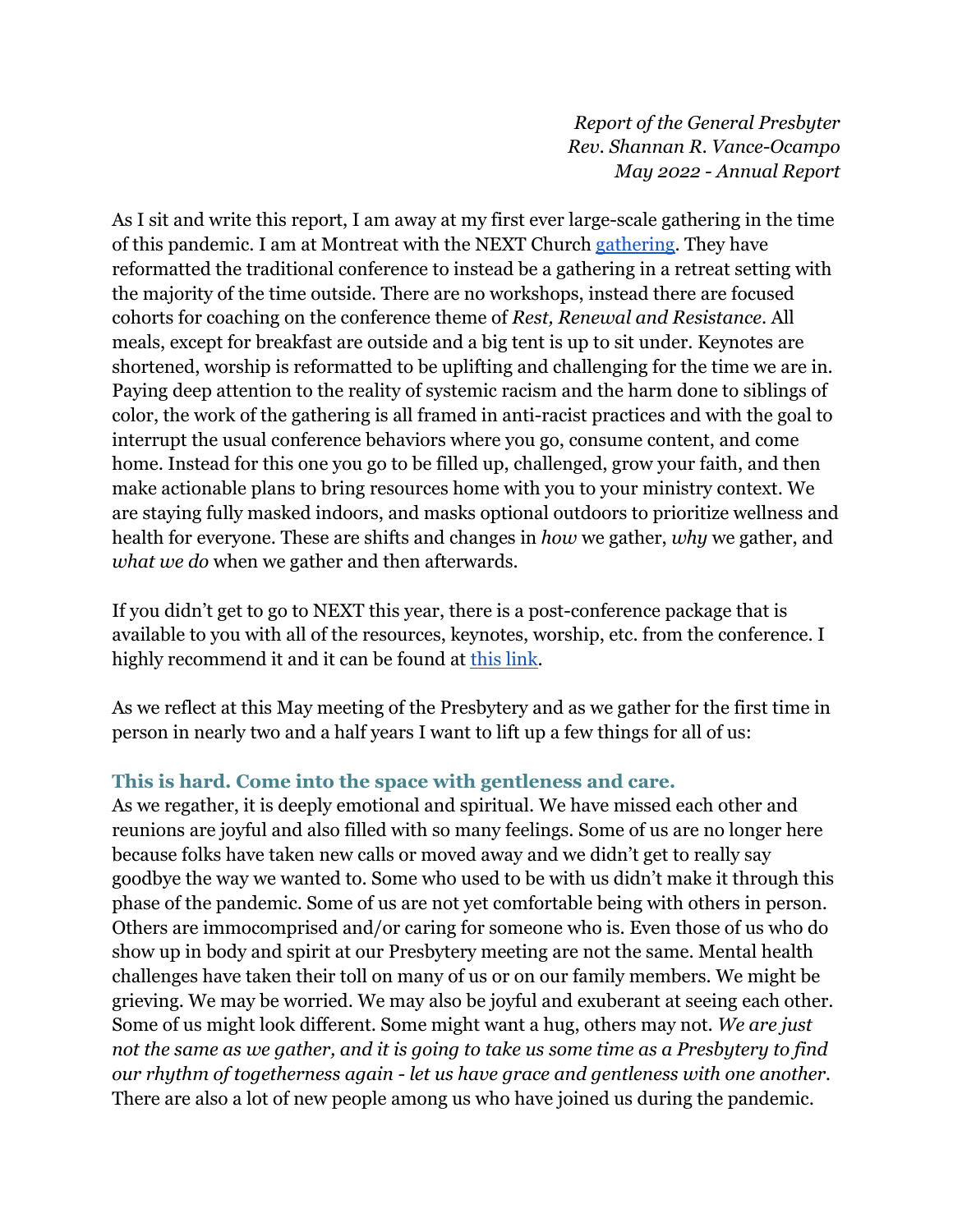We are taking time at the beginning of this meeting for fellowship, come early to gather, and an extended time at lunch. We will be taking a special time in worship to lay hands on all of those who were ordained and installed virtually during the last two and a half years and that opportunity was not present in their services. We want to complete that cycle of worship and our liturgy and not let this important aspect go. *Ask people how they are - really ask and really listen.* Give people space if they need it. Walk gently, this is the holy ground of relationships and renewing.

## **Our journey of anti-racism.**

We have been working hard with our consultants from [Crossroads Anti-Racism Training](https://crossroadsantiracism.org) [and Organizing](https://crossroadsantiracism.org) and there are many opportunities coming up this fall for you and your congregation to plug in, learn, and engage. This is our most important work as a Presbytery. Systemic racism in our culture and in our congregations has broken us as people of the Way of Jesus. It has infected and infiltrated every part of who we are. Our siblings of color in this Presbytery are exhausted, deflated, and afraid. The events of last weekend were a reminder that once again if you are not in a white-skinned body in this country you cannot do anything without being in danger. You cannot go to the grocery store, to church, to work, or out into your community without having to be hyper-vigilant every millisecond of every day and worried for your physical, emotional, and spiritual safety. If you are an adult person of color, you are doubly or more exhausted because you are also worrying about the children all the time. There is no rest. As white people we cannot fully imagine or understand what this is like. As the Church we need to repent of the sin of racism and that is going to take the rest of our lives and then some. Racism is a sin, it is unacceptable if we are committed to the Way of Jesus. We have to understand and acknowledge that we live in a society that is 100% broken and has been for a long time, but maybe we are just waking up to it now. We must differentiate as the Church, as people of Jesus. If we do not, then we should shut our doors, take down our signs and our websites and stop saying we are the Church. Differentiation will mean that we will need to be faithful, to the point of being willing to lose our lives and the life of our congregations. But we must do it. And we must fortify ourselves as people of the Way of Jesus for the seriousness that faithfulness and discipleship will require of us in this time. We have coasted for a very long time in the Church because we have made generational mistakes of connecting ourselves with and benefiting from Empire. This must stop so we can follow Jesus. I hope all of you will join us in this work, reflection, and discipleship formation with Crossroads.

## **Prayer**

Finally, there is so much going on. So much we cannot control. So much that is out of control. Power is being exerted in ways that terrify many of us. The pandemic has taken its toll in many ways on each of us. The climate crisis is here. And yet, we are people of HOPE and TRUST in the living God who brings resurrection and life everywhere at